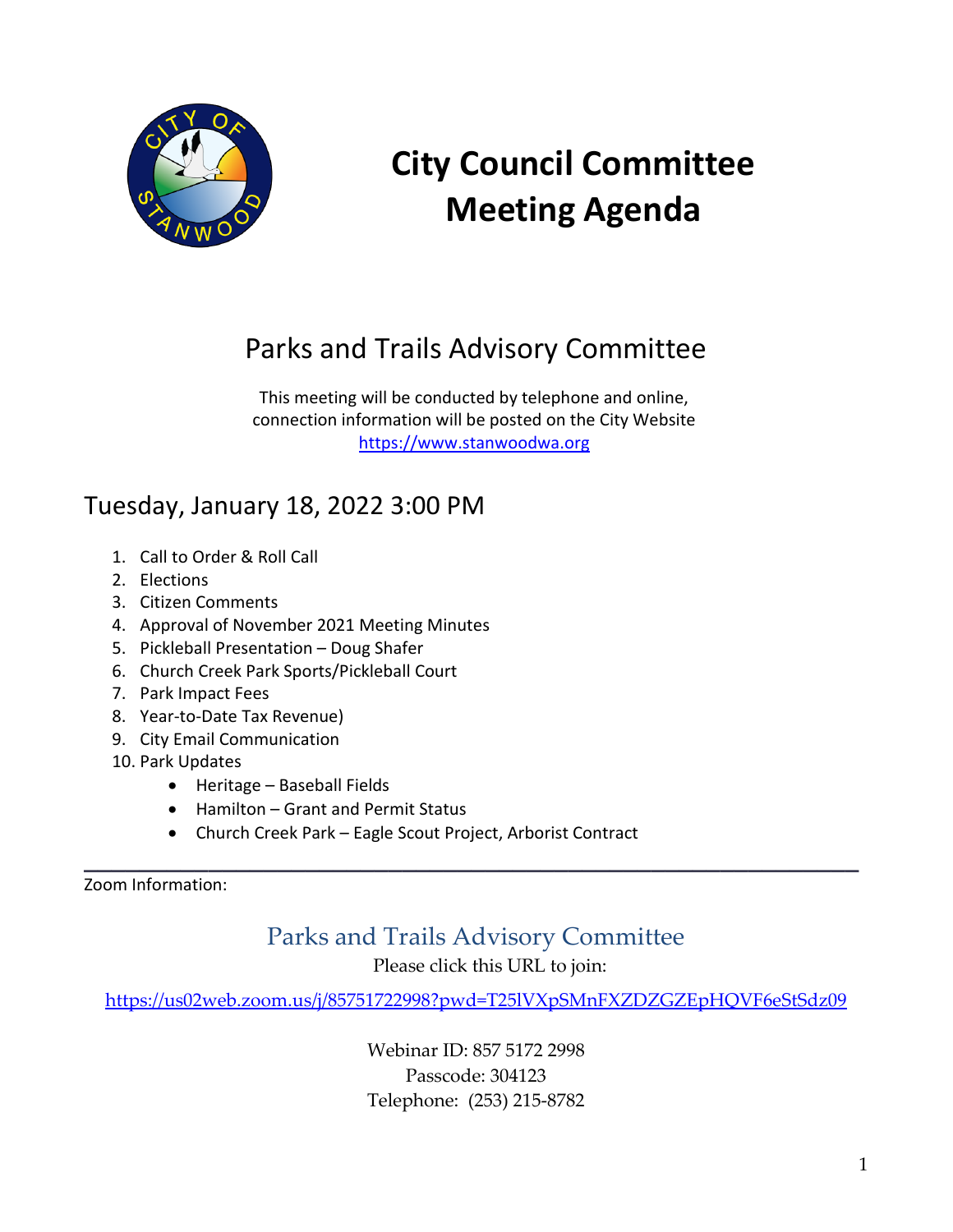

Zoom meeting – virtual attendance Call to Order & Attendance: 3:08pm

**Present:** Gordy Holmes, Dave Hall, Matt Withers, Cathy Wooten, Lisa Bruce

**Absent:** Rick Hawkins, Judy Williams

**Staff Present:** Carly Ruacho, Patricia Love, Krista Hintz, Audrey Rotrock

**Also known to be present:** Steve Shepro, Doug Shafer, Leif Stadler

City hall lost power due to a windstorm, staff were a few minutes behind trying to get to a location to conduct the meeting. Dave Hall has a conflicting meeting today and will need to leave at 3:25.

#### **Citizen Comments:** N/A

#### **Approval of Minutes:**

The October 2021 meeting minutes were approved as submitted.

#### **Pickleball Presentation – Doug Shafer**

Due to connectivity issues, the Committee decided to reschedule Doug Shafer's Pickleball Presentation to the next meeting. Doug would also like Dave Hall to be present since he has insight on how Pickleball progressed in Marysville.

#### **Eagle Scout Project Discussion – Leif Stadler**

Leif introduced himself to the Committee, he is from Scout Troup. Leif's Eagle Scout project proposes to replace the roofs of the two dugouts at Church Creek Park. They are currently flat and made of wood. Due to water damage, the wood is rotting. The plan is to replace with a metal roof and elevate the front of the roof to a slope that will allow water to runoff. The sloped metal roof will last longer than a wooden roof. Leif's plans have been approved by the Building Official, Keith Kennedy. The benches are also in need of rehabilitation to stabilize sagging. At this time Leif's project is only to replace the roofs. He may be willing to expand the project scope and include improvements to the benches if the City requests that. Leif shared current photos of dugouts showing the rotted wood. There will be flashing on the edges of the metal roof to prevent rusting and the potential for an abrasion injury if rubbed against. The back side of the dugout, when complete, will be a height of 7  $\frac{1}{2}$  ft. and the front will be at a height of 9 ft. There will be 18 inches of overhang on the back of the dugout to keep water from getting onto the benches and athletes. Prior to the project start the planning and public works departments will discuss the benches. Due to daily filed use from March to late June, Leif will begin his project after baseball season in July.

Leif proposed that the City pay for the total project materials cost of \$2,750.00. The Committee recommended that he try to get donations from local businesses or try fundraising to lower the cost to the City. The Public Works department has dumpsters that he may be able use, that may help to lower the cost further.

The Committee discussed roof color. The consensus options are leaf green, antique patina, or silver. Carly is going to order a brochure to make a final decision. The desire is the have the roof color coordinate with the playground. Most of the Committee is leaning toward the leaf green color.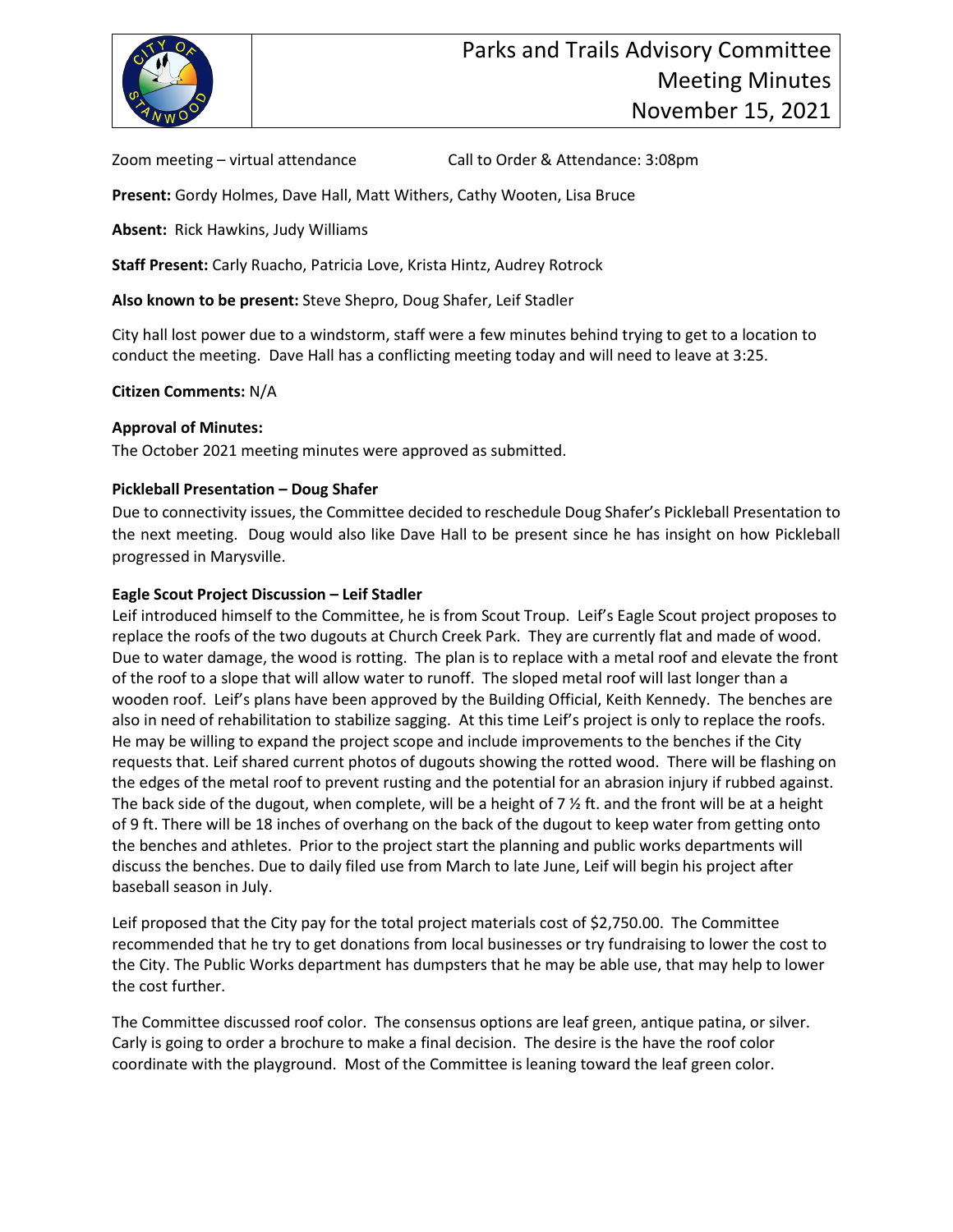The recommendation is to move the project forward with the conditions of determining labor allocations, cost, and final decision on roof color. Carly will meet with Leif to discuss City in-kind support.

#### **Introduction of new Planning Department Employee**

Audrey Rotrock introduced herself as the new Associate Planner indicating she will be taking over the admin duties for the PTAC, Planning Commission, Community Development, and Economic Development Board meetings. Her main focus will be mostly working with Keith Kennedy processing building permits, but she will wear many hats within the department. Future agendas, zoom links, and minutes will be coming from her.

# **Church Creek Budget and Priorities**

The 2021-2022 budget t was put together prior to initiation and adoption of the master plan for Church Creek. .Carly asked the Committee to review the upcoming 2022 budget in comparison to the Priority Project List adopted with the Master Plan as some minor adjustments are likely needed to align the two.

The Committee discussed using the \$30,000 line item for parking lot repair analysis that will now be funded through the sewer lift station project for other listed projects that may now require more funding due to the lack of expected volunteer projects during Covid. An arborist will be consulted for the tree thinning projects. The Committee would like to see a bid for the actual tree removal work before the projects move forward. It is likely that they tree work will exceed the budgeted costs. The Committee recommends only making necessary maintenance and stabilizing modifications to the existing picnic shelter including the addition of an ADA walkway and possibly electrical outlets and reallocating unused funding of the budgeted new picnic shelter to the necessary tree removal. The current budget for the baseball field renovation may not be necessary given the Eagle project and recent increased maintenance. A facelift of the field to correct any drainage issues and level the outfield may be all that is needed. If there are unused funds, the Committee recommends looking into costs to provide lights on the field. Solar lights may be more cost effective if they are usable there. If lights are warranted, outreach to the surrounding community of Church Creek Estates would be necessary, and that may need to be a separate project. Improving the trail to the Creek is also a priority of the Committee and any unused funds could be allocated to increasing the scope of that project.

A budget amendment for playground benches goes forward to council on December  $9<sup>th</sup>$  for action. There's a potential for the budget to increase \$15K.

#### **Heritage Park Update**

The Heritage Park project is status quo. Staff is still working on documentation for transferring maintenance over from contractor to the City. It should go to Council to close out the contract fairly soon. The contractor will have responsibility of ensuring grass survives for one year.

#### **Hamilton Park Update**

Staff and WDFW are moving forward with permitting. City was given a grant extension through 2023. WDFW is working on environmental permits for the boat launch.

Adjourn – 5:03 pm

#### **Next Meeting**

The next meeting is scheduled for December 20, 2021 but will be canceled since it is so close to the winter holidays. The following meeting will be January  $17<sup>th</sup>$ , which is Martin Luther King Jr. day, so we will hold the meeting the following day, Tuesday, January 18<sup>th</sup>.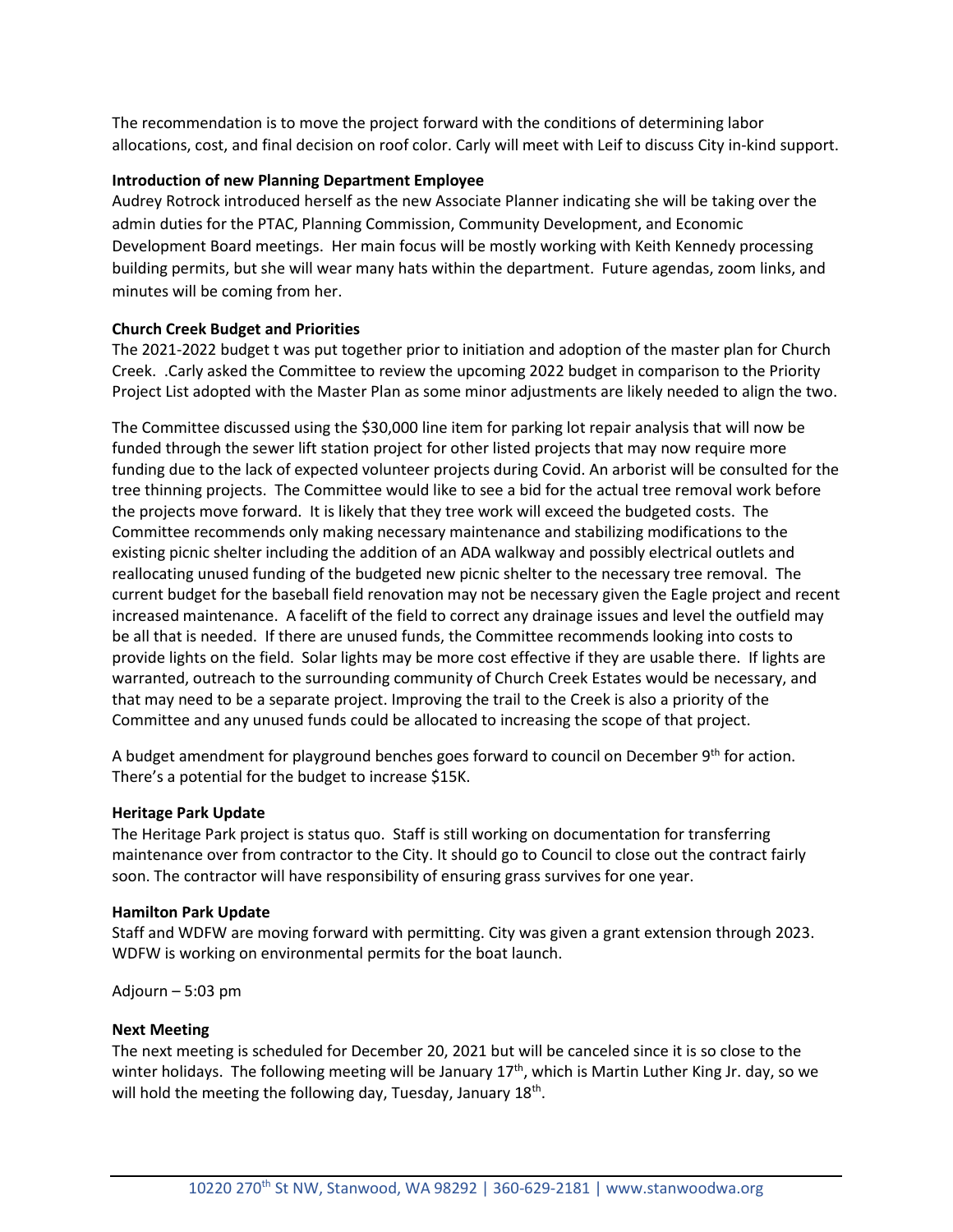

# **CITY OF STANWOOD PARKS AND TRAILS ADVISORY COMMITTEE AGENDA STAFF REPORT**

**DATE:** January 18, 2022

**SUBJECT:** January PTAC Agenda Topics

**FROM:** Carly Ruacho, Senior Planner

# Item 5 - Pickleball Presentation – Doug Shafer

Doug Shafer is the former President of the Marysville Pickleball Club and a member of Camano Pickleball. He will give a short PowerPoint presentation on the growth of the sport in the area, the health benefits for the community and the positive economic impact Pickleball can provide.

# Item 6 - Church Creek Park Sports/Pickleball Court

|         |                                        | 2022 Church Creek Park Capital Projects |          |    |         |                                                            |
|---------|----------------------------------------|-----------------------------------------|----------|----|---------|------------------------------------------------------------|
| Budget: | 440,000<br>\$.                         |                                         |          |    |         |                                                            |
|         | Task:                                  |                                         |          |    |         | <b>Budget Estimate Description</b>                         |
|         | Pickleball / Multipurpose Sports Court |                                         |          | \$ |         | 130,000 Design & Build 1 Court                             |
|         |                                        | Tree Thinning: Entrance & 72nd Avenue   |          |    |         | 10,000 Tree Trimming and Thinning                          |
|         |                                        | Trail Improvements / Interpretive Signs |          | \$ |         | 30,000 Brush Removal and Signs                             |
|         | <b>Ballfield Renovation</b>            |                                         |          | \$ |         | 130,000 Design & Possible Reconstruction                   |
|         |                                        | Flag Pole Landscaping and Renovation    |          | \$ |         | 10,000 Tree Removal by Arborist / Volunteer Planting Event |
|         |                                        | Renovate or Replace Picnic Shelter      |          | \$ |         | 100,000 Design and Replacement with New Tables             |
|         | Parking Lot Repair Analysis            |                                         |          | \$ |         | 30,000 Analysis / Possible Design                          |
|         |                                        |                                         | Total: S |    | 440,000 |                                                            |

# Item 7 - Park Impact Fees

The Growth Management Act requires cities to plan and provide parks and recreation facilities that are adequate to accommodate growth. In 2018 the City of Stanwood adopted their Parks, Recreation and Open Space (PROS) Plan that includes a vision for a future parks department and priorities for park development. The application of Park Impact Fees (PIF) is one financial tool available to cities to help facilitate the implementation of the PROS plan.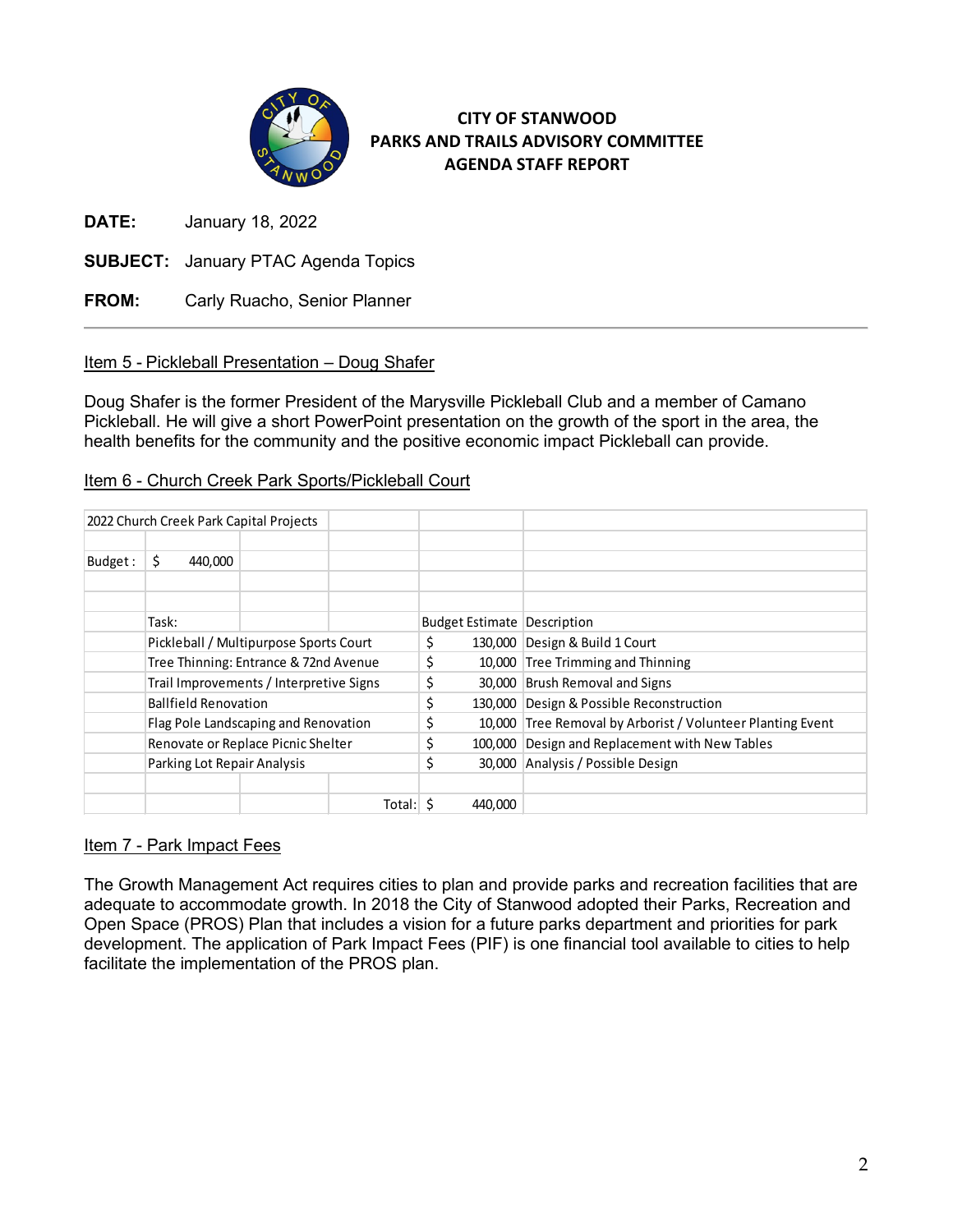RCW 82.02.050 authorizes cities to impose an impact fee on new residential developments as part of the financing of park facilities. Park impact fees are one-time payments imposed on new residential developments to cover a portion of their impact on Stanwood's park system.

The purpose of the Park Impact Fee is for new development to share in the development and acquisition costs of facilities that new residents will be using.

What are Impact Fees?

Impact fees are **one-time charges** assessed by a local government against a new development project to **help pay** for **new or** expanded public facilities that will directly address the increased demand for services created by that development.

**MRSC** 

Fees are charged at the time of building permit issuance and are used to pay for new or redevelopment park and recreational facilities in the City of Stanwood. Fees can only be used on system improvements included in the City's adopted six-year Capital Improvement Plan (CIP) as listed in the Comprehensive Plan.

Each year the City Council updates a Capital Improvement Plan; part of that plan includes a project list and projected costs over a six year period. Below is the 2022-2027 Park CIP.

| Step 1: 2022-2027 CIP                            |        |                |  |                |                  |     |             |                  |      |                |     |           |
|--------------------------------------------------|--------|----------------|--|----------------|------------------|-----|-------------|------------------|------|----------------|-----|-----------|
| Capital Improvement Plan 2022-2027 Project Costs |        |                |  |                |                  |     |             |                  |      |                |     |           |
|                                                  |        | <b>Total</b>   |  |                |                  |     |             |                  |      |                |     |           |
| Project Name                                     |        | 2022-2027      |  | 2022           | 2023             |     | 2024        | 2025             |      | 2026           |     | 2027      |
| lPort Susan Trail                                |        | \$4,897,000    |  | \$1,554,000    | \$1,338,000      |     | \$200,000   | $$1,805,000$ \$- |      |                | Ś-  |           |
| Heritage Park                                    |        | \$900,000      |  | \$100,000      | \$200,000        |     | \$100,000   | \$250,000        |      | $$250,000$ \$- |     |           |
| <b>Hamilton Park</b>                             |        | \$1,090,000    |  | \$90,000       | $$1,000,000$ \$- |     |             | \$-              | Ś-   |                | s-  |           |
| <b>Ovenell Park</b>                              |        | \$2,305,000    |  | \$200,000      | \$250,000        |     | \$355,000   | \$1,500,000      | - S- |                | S-  |           |
| lJohnson Farm Park                               |        | $$350,000$ \$- |  |                | \$-              | \$- |             | \$-              |      | $$350,000$ \$- |     |           |
| lChurch Creek Park                               |        | \$866,750      |  | $$455,000$ \$- |                  | \$- |             | \$-              |      | \$82,350       |     | \$329,400 |
| <b>IDowntown Park</b>                            |        | \$1,340,000    |  | $$340,000$ \$- |                  |     | \$1,000,000 | Ŝ-               | \$-  |                | \$- |           |
|                                                  |        |                |  |                |                  |     |             |                  |      |                |     |           |
|                                                  | Total: | \$11,748,750   |  | \$2,739,000    | \$2,788,000      |     | \$1,655,000 | \$3,555,000      |      | \$682,350      |     | \$329,400 |

In reviewing the 2022-2027 project list, there are several projects that that contain non-eligible project elements or grant funding that should be removed from the calculation of eligible costs. As such the CIP list has been adjusted as follows:

# **New 2022-2027 CIP Grant Deductions (Non-Eligible Costs)**

| <b>Park Impact Fee Grant Debits</b> |              |             |           |             |             |           |          |  |  |  |
|-------------------------------------|--------------|-------------|-----------|-------------|-------------|-----------|----------|--|--|--|
|                                     | <b>Total</b> |             |           |             |             |           |          |  |  |  |
| <b>Project Name</b>                 | 2022-2027    | 2022        | 2023      | 2024        | 2025        | 2026      | 2027     |  |  |  |
| <b>Port Susan Trail</b>             |              |             |           |             |             |           |          |  |  |  |
| <b>Dept of Commerce</b>             | \$727,160    | \$727,160   |           |             |             |           |          |  |  |  |
| <b>RCO</b>                          | \$948,000    | \$448,000   |           |             | \$500,000   |           |          |  |  |  |
| <b>State Ped/Bike Program</b>       | \$2,416,750  |             | \$305,000 | \$1,700,000 |             | 411750    |          |  |  |  |
| <b>Heritage Park</b>                | \$0          | \$0         | \$0       | \$0         | \$0         | \$0       | $\Omega$ |  |  |  |
| <b>Hamilton Park</b>                | \$0          |             |           |             |             |           |          |  |  |  |
| <b>RCO</b>                          | \$500,000    |             | \$500,000 |             |             |           |          |  |  |  |
| <b>Ovenell Park</b>                 | \$0          |             |           |             |             |           |          |  |  |  |
| <b>RCO</b>                          | \$500,000    |             |           |             | \$500,000   |           |          |  |  |  |
| <b>Johnson Farm Park</b>            | \$0          | $\Omega$    | $\Omega$  | $\Omega$    | $\Omega$    | \$0       |          |  |  |  |
| <b>Church Creek Park</b>            | \$O          | \$0         | $\Omega$  | $\Omega$    | $\Omega$    | \$0       | \$0      |  |  |  |
| <b>Downtown Park</b>                | \$0          |             |           |             |             |           |          |  |  |  |
| <b>Dept of Commerce</b>             | \$200,000    | 200000      |           |             |             |           |          |  |  |  |
| Total:                              | \$5,291,910  | \$1,375,160 | \$805,000 | \$1,700,000 | \$1,000,000 | \$411,750 | \$0      |  |  |  |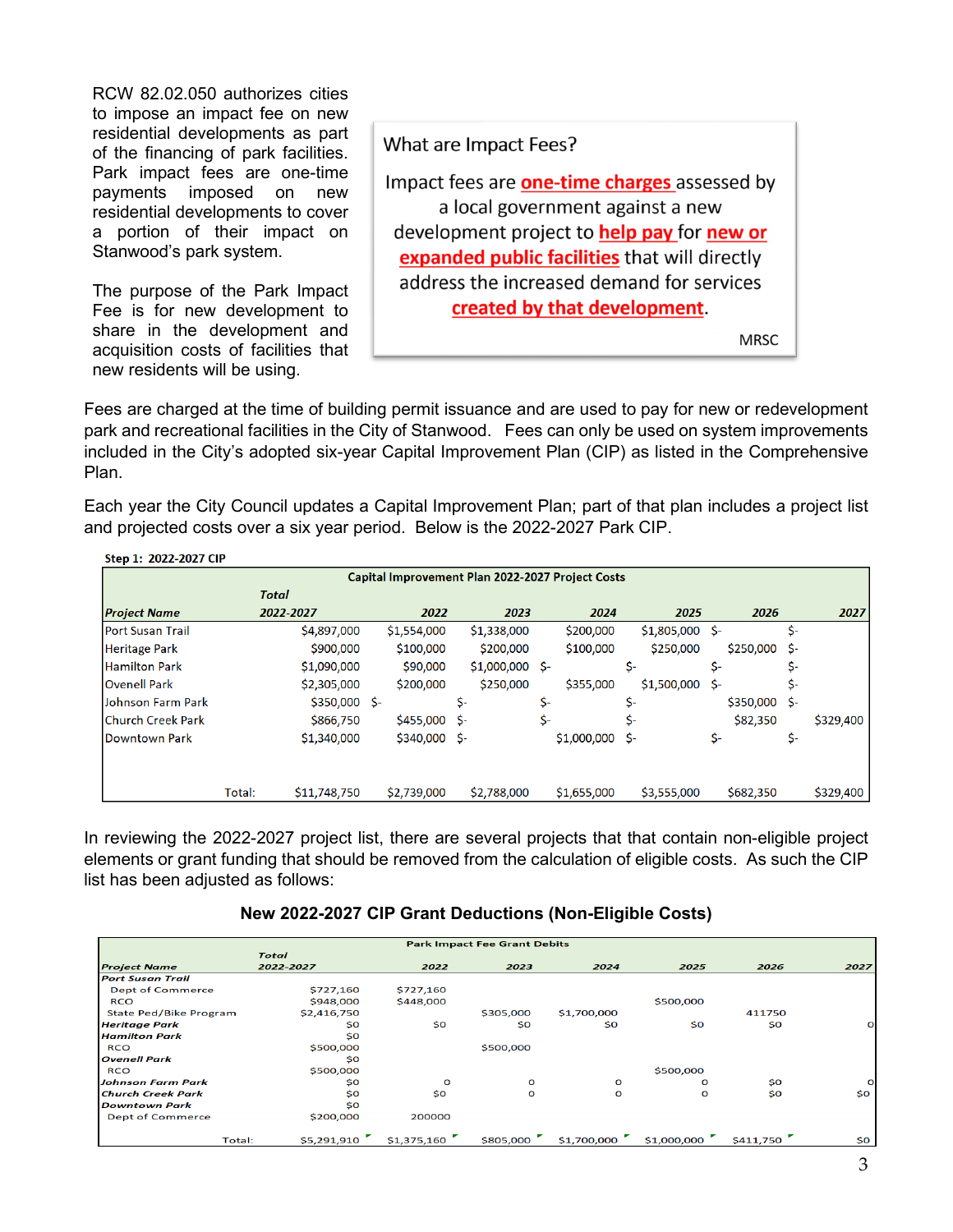Once the deducts are determined, those costs are then subtracted from the 2022-2027 CIP cost by project to determine eligible costs.

PIF Eligible Costs = 6-Year CIP – Grants

| Project              | <b>Eligible PIF Cost</b> |  |  |  |  |  |
|----------------------|--------------------------|--|--|--|--|--|
| lPort Susan Trail    | \$805,090                |  |  |  |  |  |
| <b>Heritage Park</b> | \$900,000                |  |  |  |  |  |
| lHamilton Park       | \$590,000                |  |  |  |  |  |
| lOvenell Park        | \$1,805,000              |  |  |  |  |  |
| Johnson Farm Park    | \$350,000                |  |  |  |  |  |
| lChurch Creek Park   | \$866,750                |  |  |  |  |  |
| Downtown Park        | \$1,140,000              |  |  |  |  |  |
| Total:               | \$6,456,840              |  |  |  |  |  |

The proposed Park Impact Fee is based on the 2022-2027 Parks Capital Improvement Plan project list.

| $PIF =$                   | CXSxUxA             | C = Average Development and Acquisition Cost per Acre | \$218,732.82                                  |  |        |  |
|---------------------------|---------------------|-------------------------------------------------------|-----------------------------------------------|--|--------|--|
|                           | P                   | S = Adopted Level of Service Standard                 |                                               |  |        |  |
|                           |                     |                                                       | $U =$ Average Occupancy by Unity Type         |  | Varies |  |
|                           |                     |                                                       | A = Adjustment Factor Adopted by City Council |  | 60%    |  |
|                           | $P = 1,000$ Persons |                                                       |                                               |  |        |  |
|                           |                     |                                                       |                                               |  |        |  |
| Single Family Residential |                     | PIF = (\$218,732.82 X 5 X 2.95 X .60)/1,000           | \$1,935.79                                    |  |        |  |
| 2 Unit Duplex / Townhome  |                     | PIF = (\$218,732.82 X 5 X 1.75 X .60)/1,000           | \$1,148.35                                    |  |        |  |
| 3 & 4 Unit Townhomes      |                     | PIF = (\$218,732.82 X 5 X 2.4 X .60)/1,000            | \$1,574.88                                    |  |        |  |
| 5+ Multifamily Complexes  |                     | PIF = (\$218,732.82 X 5 X1.97 X .60)/1,000            | \$1,292.71                                    |  |        |  |

|                            |                 | <b>Adopted</b> |                                              | 2019 Draft PIF | 2017-2019         |                  |  | Proposed 2022     | 2017-2022         | %   |
|----------------------------|-----------------|----------------|----------------------------------------------|----------------|-------------------|------------------|--|-------------------|-------------------|-----|
| <b>Unit Type</b>           | <b>2017 PIF</b> |                | <b>Differenced</b><br><b>Pre-Covid Draft</b> |                | <b>Difference</b> | PIF <sup>*</sup> |  | <b>Difference</b> | <b>Difference</b> |     |
| Single Family Residential  |                 | 1,330          |                                              | $1,602$ \$     | 272               | 20% \$           |  | 1,936             | 606               | 46% |
| 2 Unit Duplex / Townhouse  |                 | 1.042 S        |                                              | 951            | (91)              | $-9\%$ \$        |  | 1,148             | 106               | 10% |
| 3 & 4 Unit Townhouse       |                 | 1,042 S        |                                              | $1,200$ \$     | 158               | 15% \$           |  | 1,575             | 533               | 51% |
| 5+ Multifamily Residential |                 | 1.042          |                                              | 1.064          | 22                | $2\%$ \$         |  | 1.292             | 250               | 24% |

\* Note: Costs were rounded up or down at the .5 mark

#### Item 8 – Year-to-Date Tax Revenue

Our most recent sales tax received (for the month of September) continue to show an overall decline from 2020, which was an extraordinary year due to the construction of the high school in 2020. September retail sales tax increased six percent from August, indicating continued stability in the economy. The chart below breaks out sales taxes received by month and by industry category.